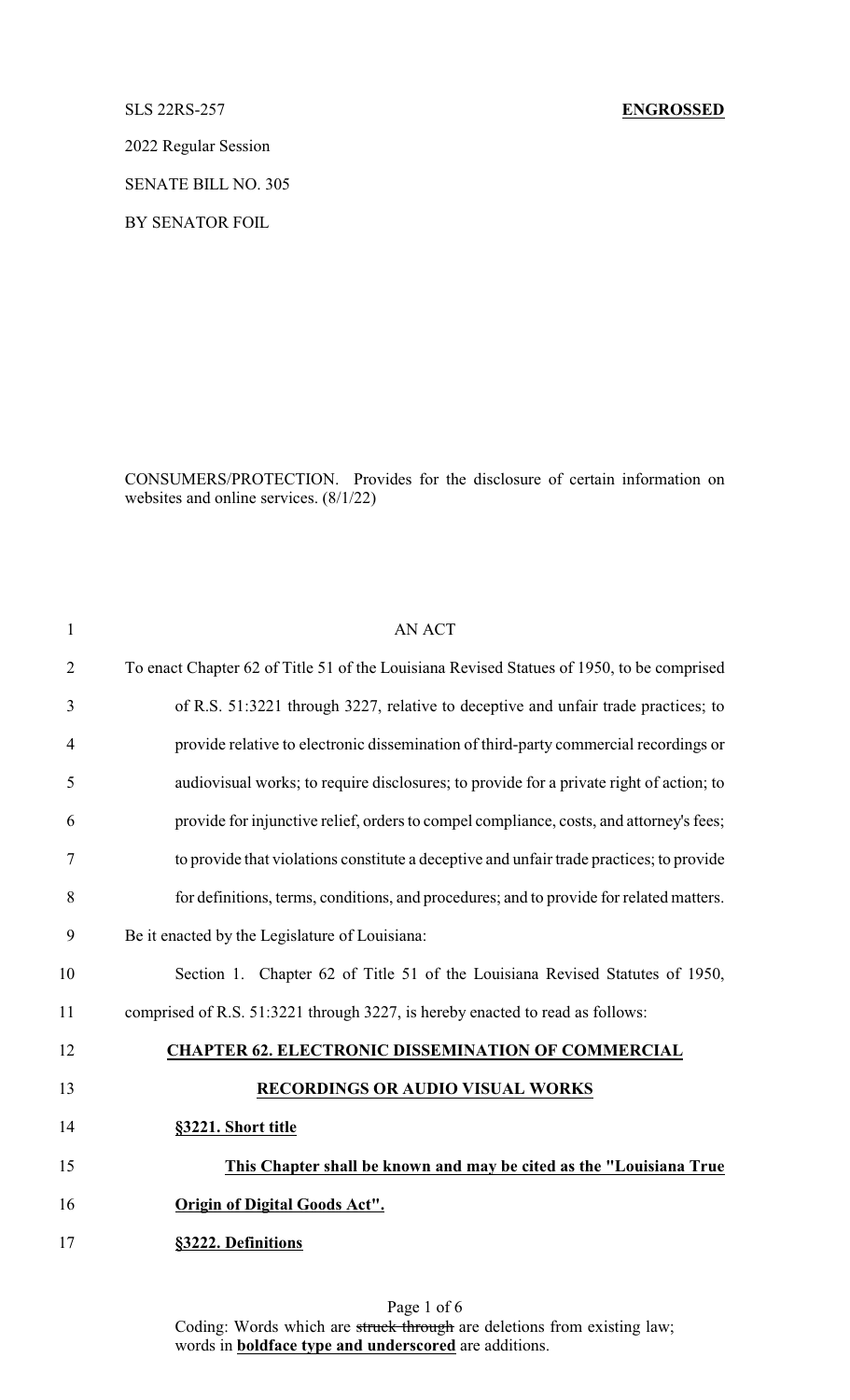**As used in this Chapter: (1) "Commercial recording or audiovisual work" means a recording or audiovisual work whose owner, assignee, authorized agent, or licensee has disseminated or intends to disseminate the recording or audiovisual work for sale, rental, performance, or exhibition to the public, including under license, but does not include an excerpt consisting of less than substantially all of a recording or audiovisual work. A recording or audiovisual work may be commercial regardless of whether a person who electronically disseminates it seeks commercial advantage or private financial gain from the dissemination. (2) "Electronic dissemination" means initiating a transmission of, making available, or otherwise offering a commercial recording or audiovisual work for distribution, display, or performance through the internet or other digital network, regardless of whether another person has previously electronically disseminated the same commercial recording or audiovisual work. (3) "Website" means a set of related webpages served from a single web domain. The term does not include a home page or channel page for the user account of a person who is not the owner or operator of the website upon which such user home page or channel page appears. §3223. Required disclosures on website and online services; location A. A person who owns or operates a website or online service dealing in substantial part in the electronic dissemination of third-party commercial recordings or audiovisual works, directly or indirectly, and who electronically disseminates such works to consumers in this state shall clearly and conspicuously disclose his name, physical address, telephone number, and electronic mail address on his website or online service in a location readily accessible to a consumer using or visiting the website or online service. B. For the purpose of this Section, any of the following locations are**

**considered readily accessible:**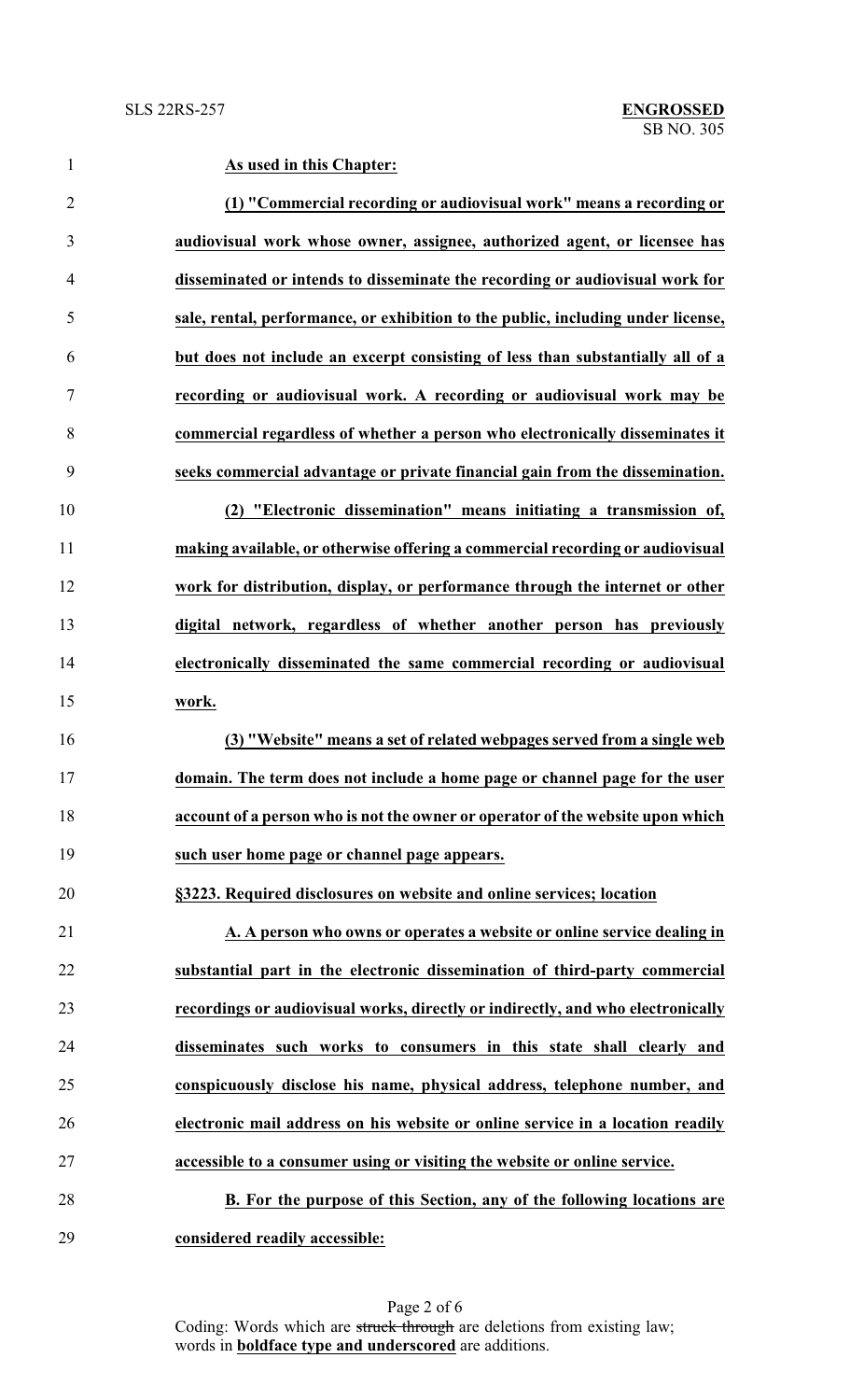| $\mathbf{1}$   | (1) A landing or home webpage or screen.                                            |
|----------------|-------------------------------------------------------------------------------------|
| $\overline{2}$ | (2) An "about" or "about us" webpage or screen.                                     |
| 3              | (3) A "contact" or "contact us" webpage or screen.                                  |
| 4              | (4) An information webpage or screen.                                               |
| 5              | (5) Any place on the website or online service commonly used to display             |
| 6              | information identifying the owner or operator of the website or online service      |
| 7              | to consumers.                                                                       |
| 8              | §3224. Actions for injunctive relief; orders to compel compliance; costs and        |
| 9              | attorney's fees                                                                     |
| 10             | A. An owner, assignee, authorized agent, or exclusive licensee of a                 |
| 11             | commercial recording or audiovisual work electronically disseminated by the         |
| 12             | website or online service in violation of this Chapter may bring a private cause    |
| 13             | of action against a person who violates or threatens to violate the provisions of   |
| 14             | this Chapter to obtain the following:                                               |
| 15             | (1) A declaratory judgment that an act or practice violates this Chapter.           |
| 16             | (2) Permanent or temporary injunctive relief.                                       |
| 17             | B. Before filing an action under this Section, the aggrieved party shall            |
| 18             | make reasonable efforts to provide notice to the person alleged to be in violation  |
| 19             | of the provisions of this Chapter and the notice shall be in writing and shall      |
| 20             | state the following:                                                                |
| 21             | (1) The person may be in violation of the provisions of this Chapter.               |
| 22             | (2) A failure to cure the violation within fourteen days may result in an           |
| 23             | action being filed against the person as provided in this Chapter.                  |
| 24             | C. After the fourteenth day of properly providing notice as provided in             |
| 25             | Subsection B of this Section, and if the person continues to violate the provisions |
| 26             | of this Chapter, the aggrieved party may bring an action in accordance with this    |
| 27             | Section in a court of competent jurisdiction.                                       |
| 28             | D. On motion of the party initiating the cause of action, the court may             |
| 29             | make appropriate orders to compel compliance with this Chapter.                     |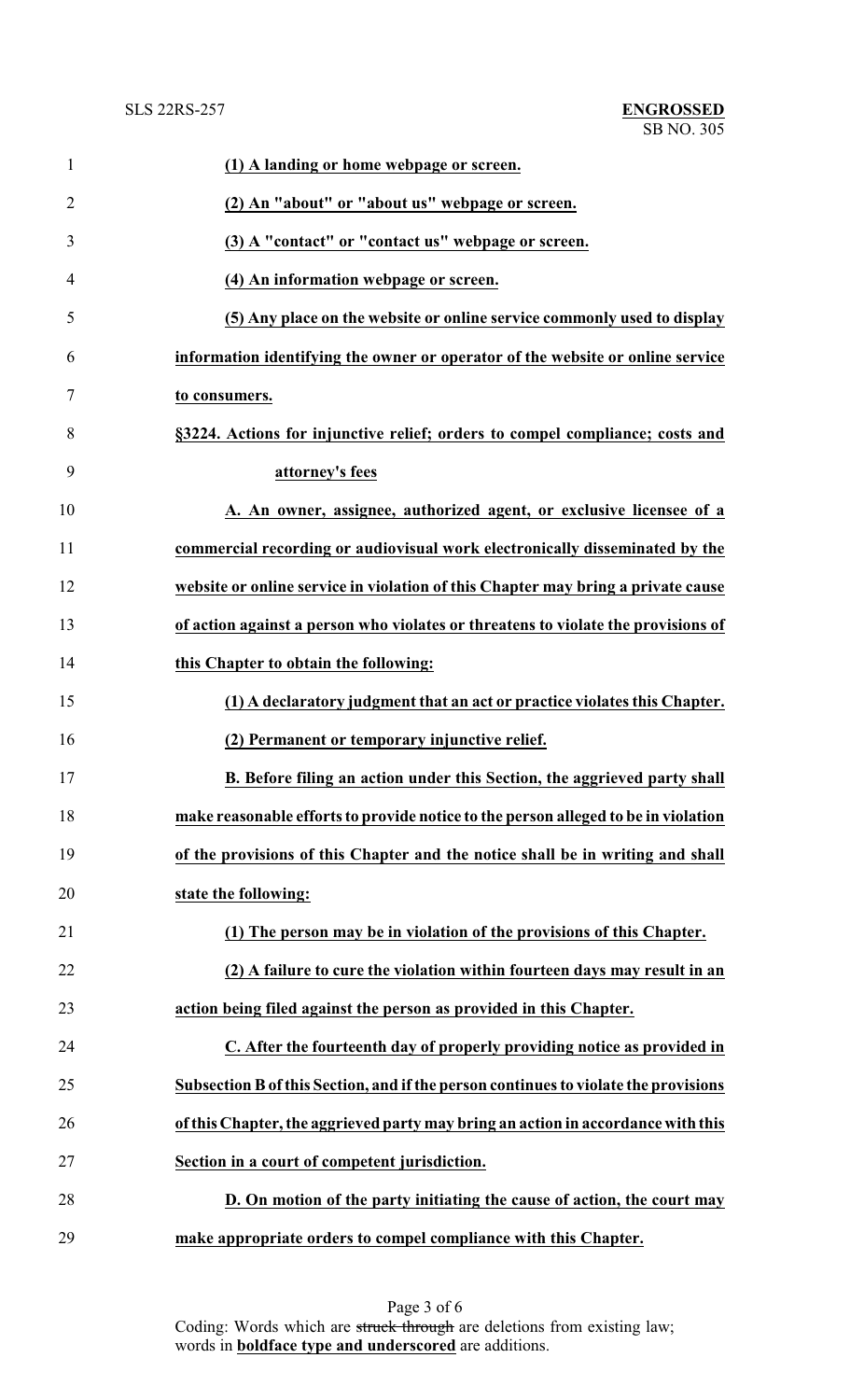| $\mathbf{1}$   | E. The prevailing party is entitled to recover necessary expenses incurred         |
|----------------|------------------------------------------------------------------------------------|
| $\overline{2}$ | in an action under this Section, including reasonable attorney's fees.             |
| 3              | §3225. Supplemental provisions                                                     |
| $\overline{4}$ | This Chapter is supplemental to those provisions of state and federal              |
| 5              | criminal and civil law which impose prohibitions or provide penalties, sanctions,  |
| 6              | or remedies against the same conduct prohibited by this Chapter. This Chapter      |
| 7              | shall not bar any cause of action or preclude the imposition of sanctions or       |
| 8              | penalties that would otherwise be available under state or federal law.            |
| 9              | §3226. No financial liability for certain providers                                |
| 10             | The provisions of this Chapter shall not impose financial liability on             |
| 11             | providers of an interactive computer service, communications service,              |
| 12             | commercial mobile service, or information service, including an internet access    |
| 13             | service provider, an advertising network or exchange, a domain name                |
| 14             | registration provider, and a hosting service provider, to the extent that the      |
| 15             | providers provide the transmission, storage, or caching of electronic              |
| 16             | or messages of others or provide another related<br>communications                 |
| 17             | telecommunications service, a commercial mobile radio service, or an               |
| 18             | information service for use by another person that violates this Chapter.          |
| 19             | §3227. Violations; unfair or deceptive acts or practices; remedies                 |
| 20             | A violation of this Chapter shall be a deceptive and unfair trade practice         |
| 21             | and shall subject the violator to any of the actions, including public and private |
| 22             | actions, remedies, and penalties provided in the Unfair Trade Practices and        |
| 23             | Consumer Protection Law, R.S. 51:1401 et seq.                                      |
|                |                                                                                    |

The original instrument and the following digest, which constitutes no part of the legislative instrument, were prepared by Xavier I. Alexander.

|                                     | SB 305 Engrossed                                                       | 2022 Regular Session                                                             | Foil |  |  |  |
|-------------------------------------|------------------------------------------------------------------------|----------------------------------------------------------------------------------|------|--|--|--|
|                                     | Proposed law creates the "Louisiana True Origin of Digital Goods Act". |                                                                                  |      |  |  |  |
| Proposed law defines the following: |                                                                        |                                                                                  |      |  |  |  |
|                                     | (1)                                                                    | "Commercial recording or audiovisual work" means a recording or audiovisual work |      |  |  |  |
|                                     |                                                                        | $D_{0}$ and $A$ of 6                                                             |      |  |  |  |

Page 4 of 6 Coding: Words which are struck through are deletions from existing law; words in **boldface type and underscored** are additions.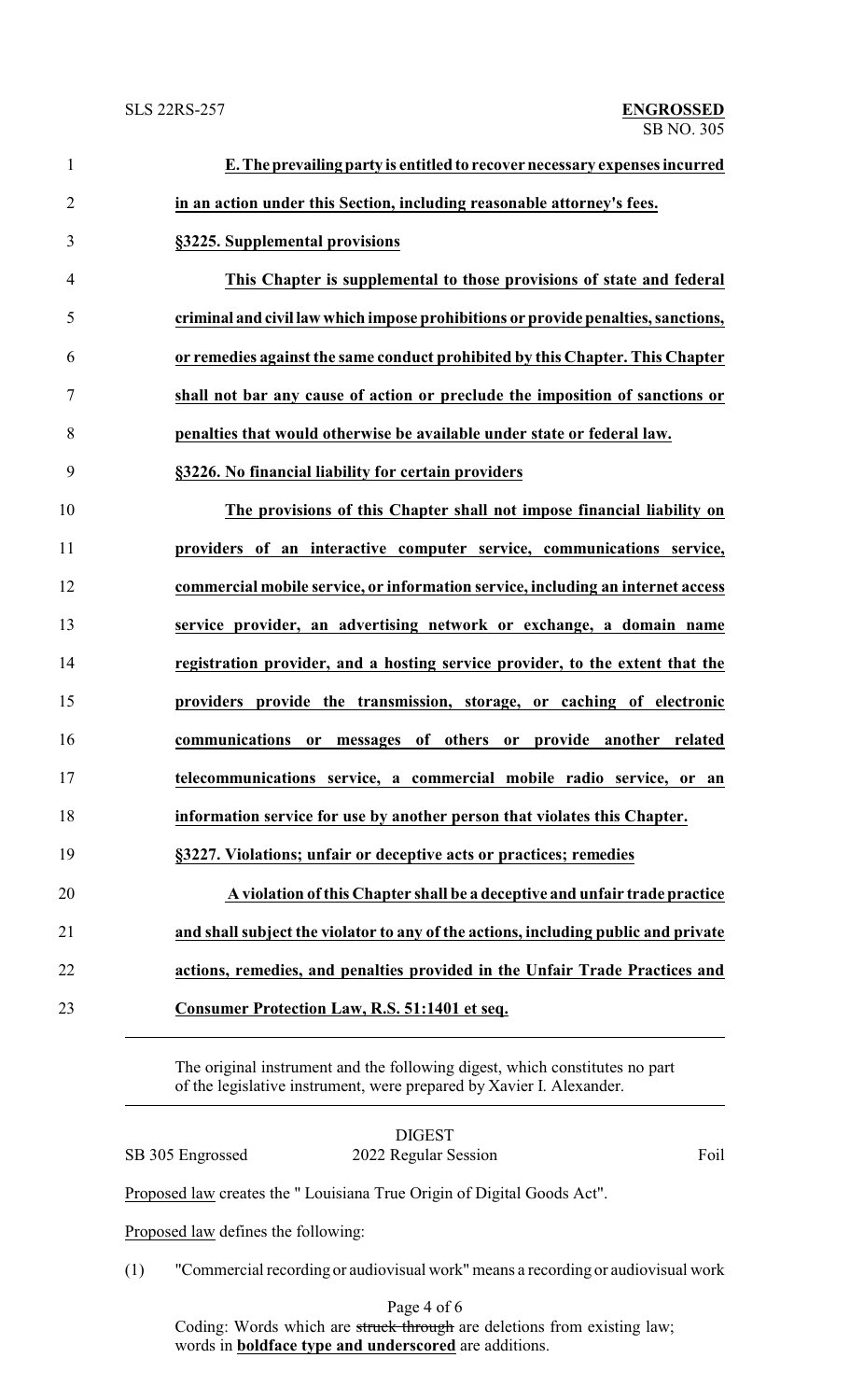whose owner, assignee, authorized agent, or licensee has disseminated or intends to disseminate that recording or audiovisual work for sale, rental, performance or exhibition to the public, including under license, but does not include an excerpt consisting of less than substantially all of a recording or audiovisual work. A recording or audiovisual work may be commercial regardless of whether a person who electronically disseminates it seeks commercial advantage or private financial gain from the dissemination.

- (2) "Electronic dissemination" means initiating a transmission of, making available, or otherwise offering a commercial recording or audiovisual work for distribution, display or performance through the internet or other digital network, regardless of whether another person has previously electronically disseminated the same commercial recording or audiovisual work.
- (3) "Website" means a set of related webpages served from a single domain. The term does not include a home page or channel page for the user account of a person who is not the owner or operator of the website upon which such user home page or channel page appears.

Proposed law provides that a person who owns or operates a website or online service that deals with electronic dissemination commercial recordings or audiovisual works, directly or indirectly, to consumers in this state shall clearly disclose his name, address, telephone number, and email on his website in a location readily accessible to the consumer.

Proposed law provides that an owner, assignee, authorized agent, or exclusive licensee of a commercial recording or audiovisual work may bring a private action against a person who violates proposed law.

Proposed law provides for the procedures the aggrieved party must take to file a cause of action.

Proposed law provides that proposed law is supplemental to state and federal law and does not bar any cause of action or preclude the imposition of sanctions or penalties that would otherwise be available under state or federal law.

Proposed law provides that financial liabilities will not be imposed on certain providers in violation of proposed law.

Proposed law provides that any violation of proposed law is subject to actions, including public or private actions, remedies, and penalties provided for in the Unfair Trade Practices and Consumer Protection Law.

Effective August 1, 2022.

(Adds R.S. 51:3221-3227)

## Summary of Amendments Adopted by Senate

Committee Amendments Proposed by Senate Committee on Commerce, Consumer Protection, and International Affairs to the original bill

- 1. Makes technical changes.
- 2. Authorizes an exclusive licensee to bring a private cause of action against a person who violates the La. True Origins of Digital Goods Act.

## Page 5 of 6

Coding: Words which are struck through are deletions from existing law; words in **boldface type and underscored** are additions.